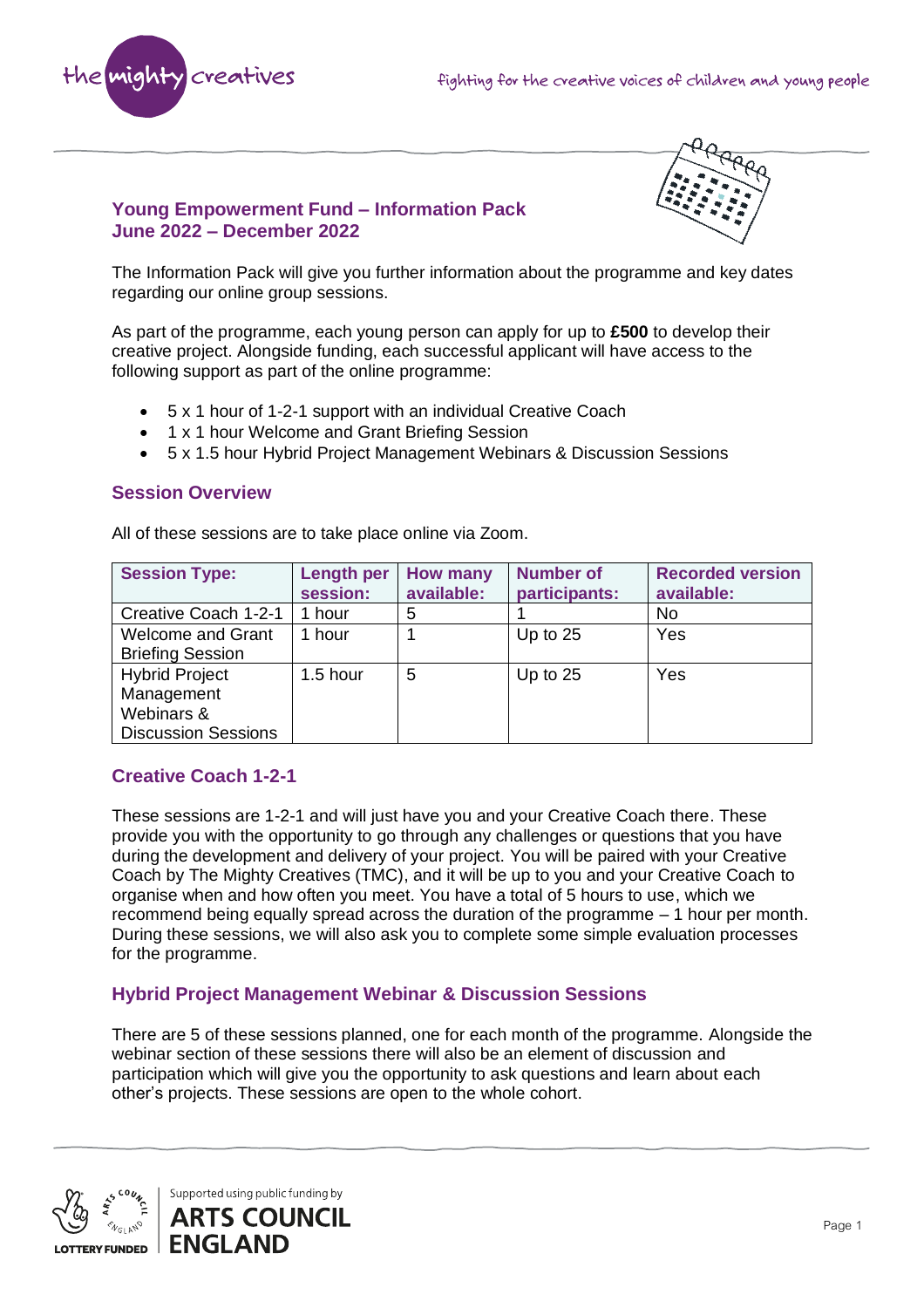

The Project Management Webinar part of these sessions have been pre-recorded so that the content that will be delivered live will be able after the session. This means that recording on the day won't take place during out hybrid sessions. The recordings are available on our online learning platform, Teachable.

Each session covers an area of Project Management and are there to help you with the planning and delivery of your project. The areas covered include:

- **Introductions**
- Developing my Approach
- Planning my Project
- Delivering my Project
- Sharing my Project

#### **Introductions Session**

Through some introductory activities, this session will be an opportunity for you to connect with other participants and to hear about the other projects that are being supported through the programme. All young people are invited to this session to have the opportunity to introduce themselves to the rest of the grant recipients.

### **Key Dates**

You can find all the key dates below for the Young Empowerment Fund online group sessions. We do recommend your attendance if possible.

These sessions will need to be booked onto to confirm your attendance. If for whatever reason you are unable to attend, please let us know by getting in touch.

As previously mentioned, some sessions will be recorded – so do not worry if you cannot attend. These are accessible online via our learning platform Teachable.

All you will need to bring to the session is a pen and paper, your device to connect to us through Zoom and yourselves!

You will be sent Zoom details for each session via email a week before the sessions. A reminder will also be sent on the day.

| <b>Session Details</b>                               | <b>Date</b>                       | Times       |
|------------------------------------------------------|-----------------------------------|-------------|
| <b>Welcome and Grant Briefing</b>                    | Tuesday 7 <sup>th</sup> June 2022 | $6pm - 7pm$ |
| Introduction to the Young<br><b>Empowerment Fund</b> |                                   |             |

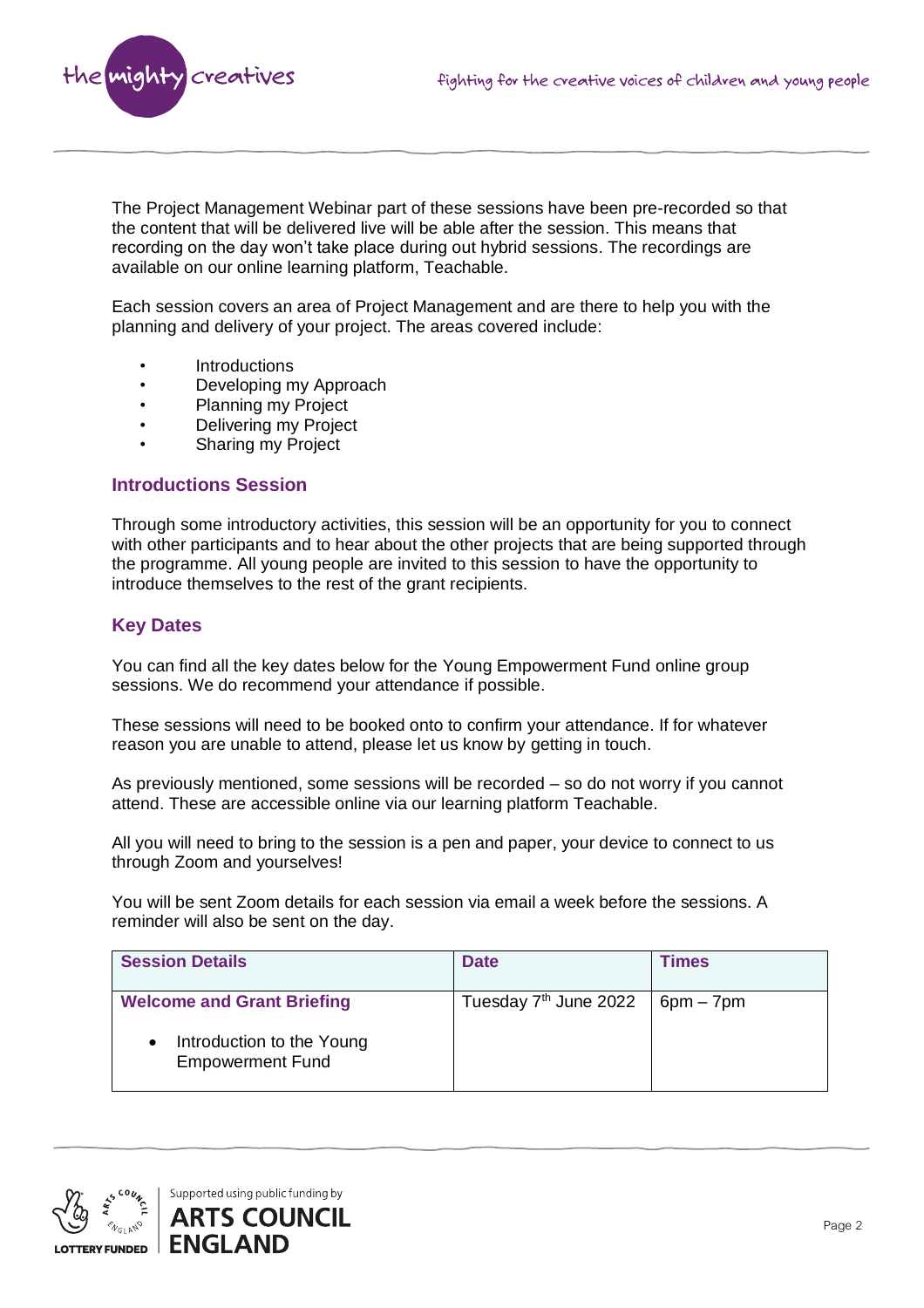

| Help with understanding your grant<br>$\bullet$<br>agreement.                                                |                                             |                |
|--------------------------------------------------------------------------------------------------------------|---------------------------------------------|----------------|
| An opportunity for any questions.                                                                            |                                             |                |
| <b>Hybrid Session 1 - Introductions</b>                                                                      | Tuesday 28 <sup>th</sup> June<br>2022       | $6pm - 7.30pm$ |
| Interactive introductions - an<br>opportunity for everyone to<br>introduce themselves and their<br>projects. |                                             |                |
| <b>Hybrid Session 2 - Developing my</b><br><b>Approach Webinar &amp; Discussions</b>                         | Wednesday 3 <sup>rd</sup> August<br>2022    | $6pm - 7.30pm$ |
| Thinking about identifying key<br>stakeholders.                                                              |                                             |                |
| Working with contributors/<br>٠<br>collaborators.                                                            |                                             |                |
| Thinking about target audiences<br>and accessibility.                                                        |                                             |                |
| Looking at the objectives of<br>projects.                                                                    |                                             |                |
| <b>Hybrid Session 3 - Planning my Project</b><br><b>Webinar &amp; Discussions</b>                            | Wednesday 7 <sup>th</sup><br>September 2022 | $6pm - 7.30pm$ |
| Phases of project planning.                                                                                  |                                             |                |
| Budgeting and safeguarding.                                                                                  |                                             |                |
| Planning in evaluation.                                                                                      |                                             |                |
| Sharing progress and challenges<br>within your projects.                                                     |                                             |                |
| Finding solutions together through<br>conversation.                                                          |                                             |                |
| <b>Hybrid Session 4 - Delivering my</b><br><b>Project &amp; Discussions</b>                                  | Wednesday 5 <sup>th</sup> October<br>2022   | $6pm - 7.30pm$ |

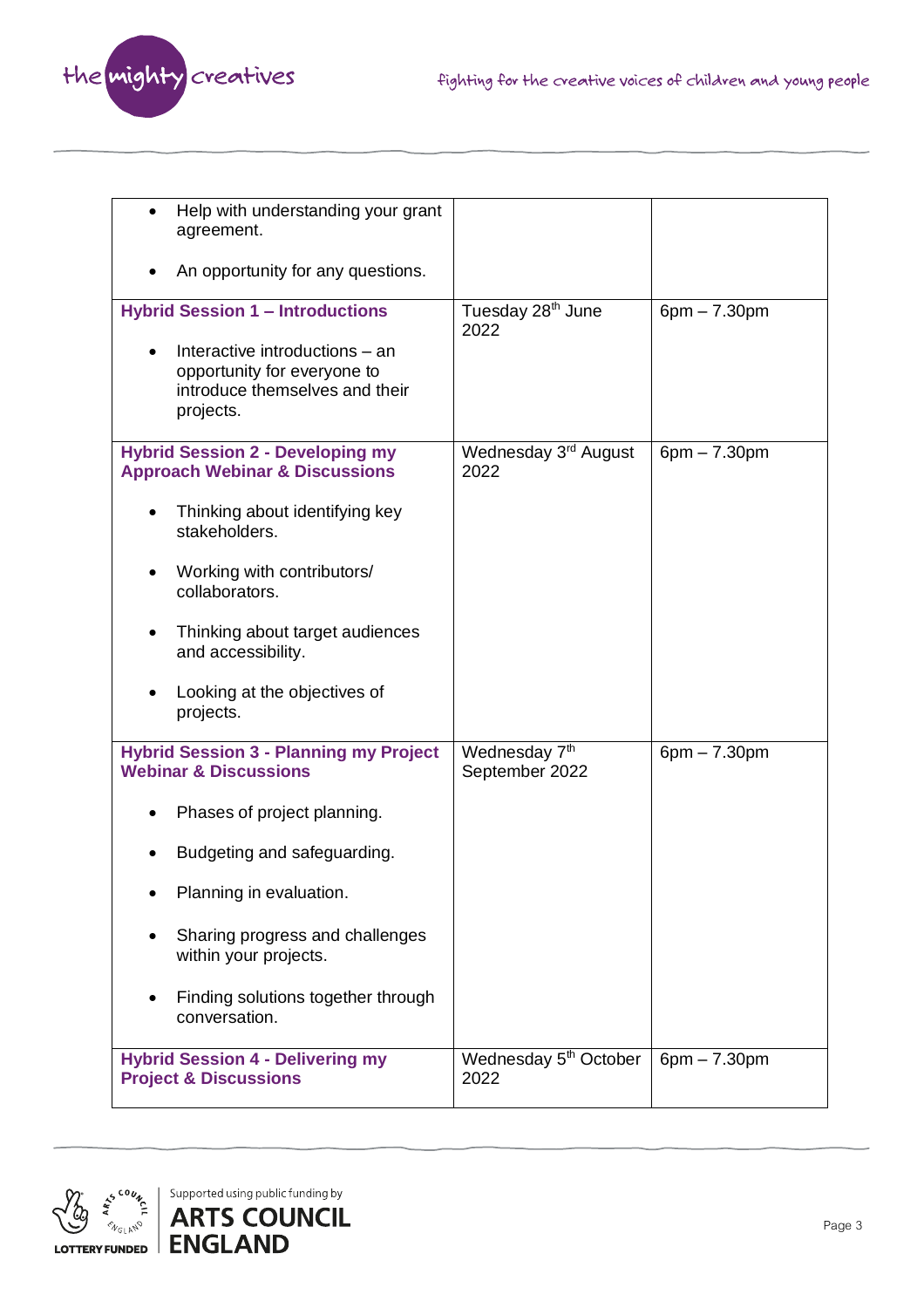

| $\bullet$                                                     | Marketing projects and spreading<br>the message.                             |                                            |                |
|---------------------------------------------------------------|------------------------------------------------------------------------------|--------------------------------------------|----------------|
|                                                               | Creating elevator pitches.                                                   |                                            |                |
|                                                               | Being adaptable to change within<br>projects.                                |                                            |                |
|                                                               | Sharing progress and challenges<br>within your projects.                     |                                            |                |
|                                                               | Finding solutions together through<br>conversation.                          |                                            |                |
| <b>Hybrid Session 5 - Sharing my Project</b><br>& Discussions |                                                                              | Wednesday 2 <sup>nd</sup><br>November 2022 | $6pm - 7.30pm$ |
| $\bullet$                                                     | Thinking in more detail about<br>evaluation and types of data<br>collection. |                                            |                |
| Considering documentation and<br>portfolios.                  |                                                                              |                                            |                |
|                                                               | Ways of sharing projects.                                                    |                                            |                |
|                                                               | Presenting the projects to an<br>audience.                                   |                                            |                |
|                                                               | Sharing progress and challenges<br>within your projects.                     |                                            |                |
|                                                               | Finding solutions together through<br>conversation.                          |                                            |                |

### **Celebration Event planned for December 2022 – date to be confirmed.**

# **Teachable**

All recorded sessions are stored on our online learning platform, Teachable. Details of this will be shared with you following a successful application. As well as accessing these videos, you will be able to access useful templates (such as budgeting documents) that will help with the planning and delivery of your project.